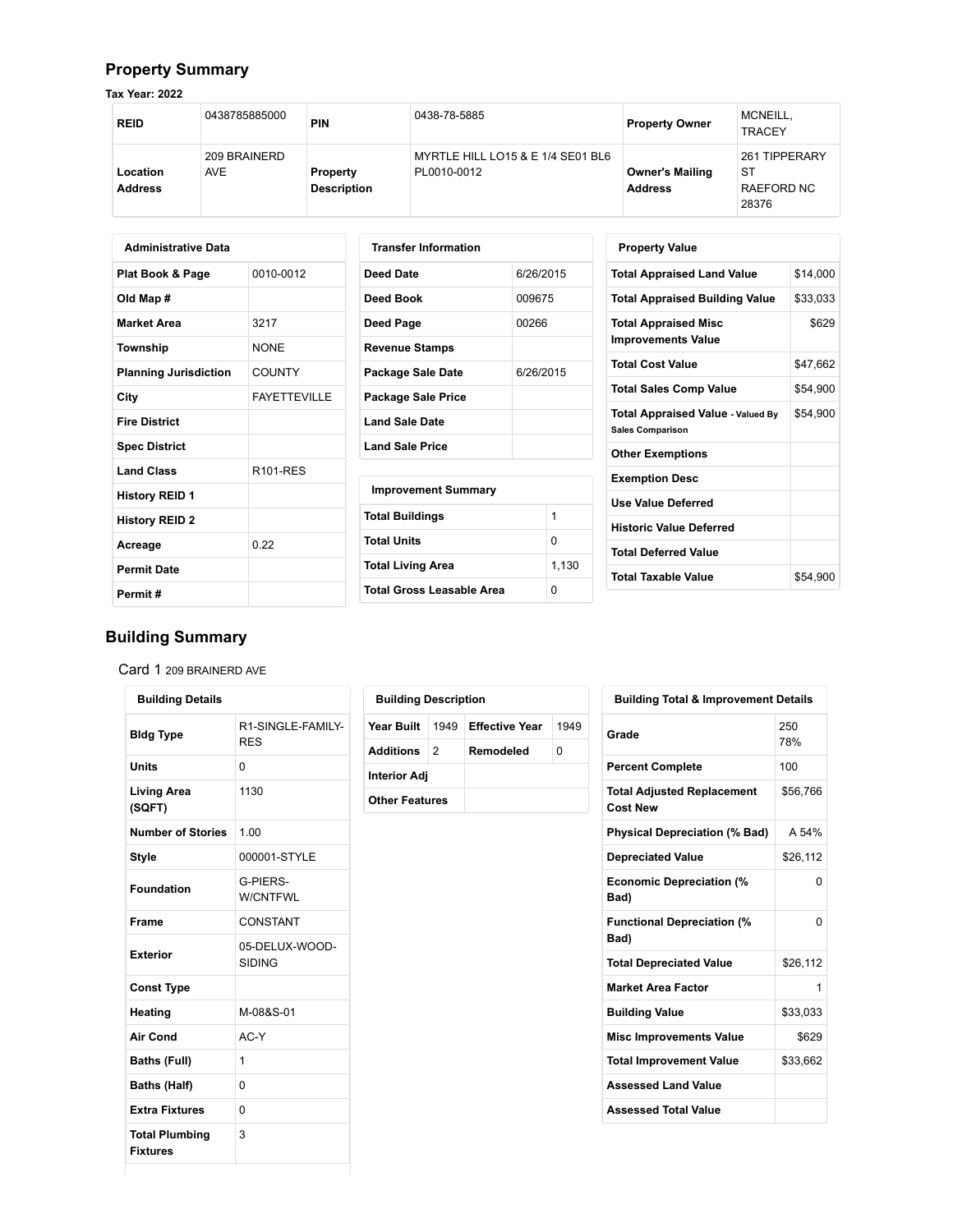| Bedrooms          | 3                           |
|-------------------|-----------------------------|
| Floor             | 09-HARDWD-<br><b>PAROUE</b> |
| <b>Roof Cover</b> | 03-COMP SHINGLE             |
| <b>Roof Type</b>  | 02-GABLE                    |
| Main Body (SQFT)  | 1130                        |

#### **Addition Summary**

| Story | Type                  | Code       | Area |
|-------|-----------------------|------------|------|
| 1.00  | <b>ENCL PORCH FIN</b> | EPF        | 45   |
| 1.00  | OPEN PORCH FIN        | <b>OPF</b> | 120  |

| <b>Building Sketch</b> | Photograph     |
|------------------------|----------------|
| No Sketch Found        | No Photo Found |

### **Misc Improvements Summary**

| Card<br># | Unit<br>Quantity                                     | <b>Measure</b>          | Type                    | <b>Base</b><br>Price | Eff<br>Year | <b>Phys Depr</b><br>$(%$ Bad) | <b>Econ Depr</b><br>$(%$ Bad) | <b>Funct Depr</b><br>$(\%$ Bad) | <b>Common Interest</b><br>(% Good) | Value |
|-----------|------------------------------------------------------|-------------------------|-------------------------|----------------------|-------------|-------------------------------|-------------------------------|---------------------------------|------------------------------------|-------|
|           | 4x6.                                                 | <b>DIMENSIONS STOOP</b> |                         | \$11.90              | 1983        | 65                            |                               |                                 |                                    | \$100 |
|           | 10x12                                                | <b>DIMENSIONS</b>       | UTILITY<br><b>FRAME</b> | \$16.15              | 1983        | 65                            |                               |                                 |                                    | \$529 |
|           | <b>Total Misc Improvements Value Assessed: \$629</b> |                         |                         |                      |             |                               |                               |                                 |                                    |       |

**Total Misc Improvements Value Assessed: \$629**

### **Land Summary**

| Land Class: R101-RES |                                     |                               | Deeded Acres: 0                             |          | Calculated Acres: 0.21 |                                  |                   |  |  |
|----------------------|-------------------------------------|-------------------------------|---------------------------------------------|----------|------------------------|----------------------------------|-------------------|--|--|
|                      |                                     | Zoning Soil Class Description | Size                                        | Rate     |                        | Size Adj. Factor Land Adjustment | <b>Land Value</b> |  |  |
| SF <sub>6</sub>      |                                     |                               | 0100-RESIDENTIAL-LOT 1.00 BY THE UNIT PRICE | \$14.000 |                        |                                  | \$14.000          |  |  |
|                      | Total Land Value Assessed: \$14,000 |                               |                                             |          |                        |                                  |                   |  |  |

# **Ownership History**

|         | <b>Owner Name</b>      | Deed Type               | % Ownership | <b>Stamps</b> | <b>Sale Price</b> | <b>Book</b> | Page  | Deed Date  |
|---------|------------------------|-------------------------|-------------|---------------|-------------------|-------------|-------|------------|
| Current | <b>MCNEILL, TRACEY</b> | <b>WD-WARRANTY DEED</b> | 100         |               |                   | 009675      | 00266 | 6/26/2015  |
| Back    | ROTH. WILLIAM G III    | LE-LIFE ESTATE          | 100         |               |                   | 005585      | 00072 | 10/22/2001 |

### **Notes Summary**

| <b>Building Card</b> | Date | Line | Notes |
|----------------------|------|------|-------|
| No Data              |      |      |       |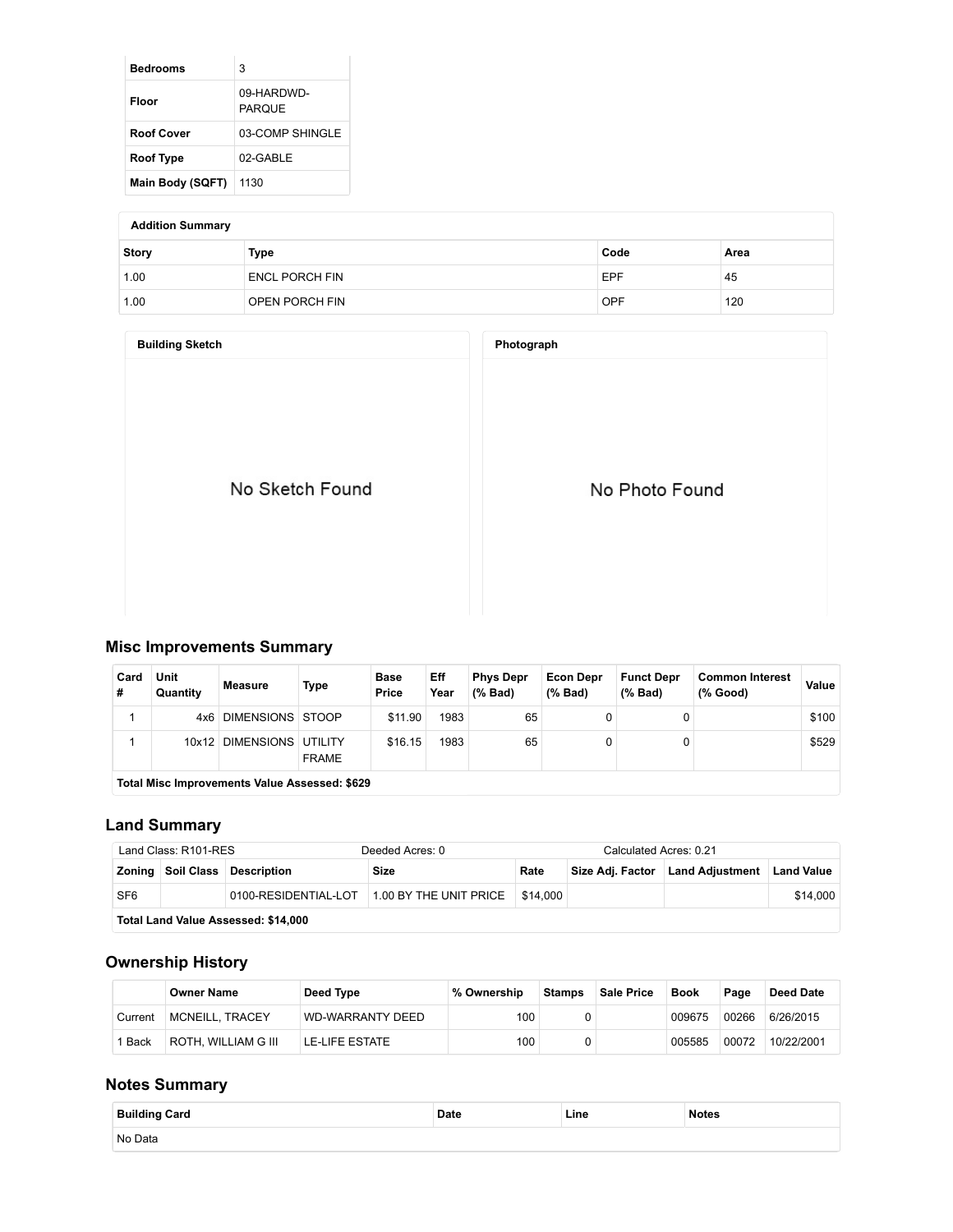#### **Sales of Comparable Properties**

| Feature                           | Subject                         | Comparable 1           |                  | Comparable 2                               |                  | Comparable 3           |                     | Comparable 4                  |                  | Comparable 5                           |  |
|-----------------------------------|---------------------------------|------------------------|------------------|--------------------------------------------|------------------|------------------------|---------------------|-------------------------------|------------------|----------------------------------------|--|
| <b>REID</b>                       | 0438785885000                   | 0438792065000          |                  | 0438798114000                              |                  | 0438793197000          |                     | 0438784213000                 |                  | 0438780492000                          |  |
| PIN                               | 0438-78-5885                    | 0438-79-2065           |                  | 0438-79-8114                               |                  | 0438-79-3197           |                     | 0438-78-4213                  |                  | 0438-78-0492                           |  |
| <b>Address</b>                    | 209 BRAINERD                    | 120 CIRCLE             |                  | 225 CIRCLE                                 |                  | 124 WEST CIRCLE        |                     | 205 COCHRAN                   |                  | 118 KIRKLAND                           |  |
| Proximity                         | N/A                             | 0                      |                  | 0                                          |                  | $\mathsf{O}\xspace$    |                     | $\mathsf 0$                   |                  | $\pmb{0}$                              |  |
| <b>Market Area</b>                | 3217                            | 3217                   |                  | 3217                                       |                  | 3217                   |                     | 3217                          |                  | 3217                                   |  |
| <b>Sales Price</b>                | N/A                             | \$34,000               |                  | \$60,000                                   |                  | \$50,000               |                     | \$84,000                      |                  | \$67,000                               |  |
| Price/SFLA                        |                                 |                        |                  |                                            |                  |                        |                     |                               |                  |                                        |  |
| Price<br>Source                   |                                 | Revenue Stamp          |                  | Revenue Stamp                              |                  | Revenue Stamp          |                     | Revenue Stamp                 |                  | Revenue Stamp                          |  |
| Book/Page                         |                                 | 09199/00413            |                  | 08798/00096                                |                  | 09782/00675            |                     | 09273/00417                   |                  | 09873/00025                            |  |
|                                   | <b>Description</b>              | <b>Description</b>     | $+(-)$ \$<br>Adj | <b>Description</b>                         | $+(-)$ \$<br>Adj | <b>Description</b>     | $+(-)$ \$<br>Adj    | <b>Description</b>            | $+(-)$ \$<br>Adj | <b>Description</b>                     |  |
| Sale Date                         |                                 | 5/24/2013              | $\pmb{0}$        | 12/29/2011                                 | $\pmb{0}$        | 1/5/2016               | $\mathsf{O}\xspace$ | 8/20/2013                     | $\pmb{0}$        | 6/2/2016                               |  |
| <b>Market Area</b><br><b>Type</b> | RES-SF                          | RES-SF                 | 0                | RES-SF                                     | 0                | RES-SF                 | $\mathsf{O}\xspace$ | RES-SF                        | $\pmb{0}$        | RES-SF                                 |  |
| <b>Fee Simple</b>                 | Fee Simple                      | Fee Simple             |                  | Fee Simple                                 |                  | Fee Simple             |                     | Fee Simple                    |                  | Fee Simple                             |  |
| <b>Land Value</b>                 | \$14,000                        | \$14,000               | $\mathbf 0$      | \$14,000                                   | 0                | \$14,000               | $\mathsf{O}\xspace$ | \$14,000                      | $\pmb{0}$        | \$14,000                               |  |
| <b>Style</b>                      | 000001-STYLE                    | 000001-STYLE           | $\mathsf 0$      | 000001-<br>STYLE                           | 0                | 000001-STYLE           | $\mathsf{O}\xspace$ | 000002-STYLE                  | $\mathbf 0$      | 000001-STYLE                           |  |
| No. of<br><b>Stories</b>          | $\mathbf{1}$                    | $\mathbf{1}$           | $\pmb{0}$        | $\mathbf{1}$                               | 0                | $\mathbf{1}$           | $\mathsf{O}\xspace$ | $\mathbf{1}$                  | $\mathsf 0$      | $\mathbf{1}$                           |  |
| Grade                             | 250-D                           | 335-C-                 | 0                | 335-C-                                     | 0                | 350-C                  | 0                   | $265-D+$                      | $\mathbf 0$      | 335-C-                                 |  |
| Exterior<br>Wall                  | 05-DELUX-WOOD-<br><b>SIDING</b> | 04-VINYL-SIDING        | $\mathsf 0$      | $03 -$<br>MAS/ABST<br>/OLD-<br><b>WOOD</b> | 0                | 04-VINYL-SIDING        | $\mathsf 0$         | 22-CONCRETE-<br><b>SIDING</b> | $\mathsf 0$      | 11-BRICK-VENEER                        |  |
| Frame                             | CONSTANT                        | CONSTANT               | $\mathsf 0$      | CONSTANT 0                                 |                  | CONSTANT               | $\mathsf{O}\xspace$ | CONSTANT                      | $\mathbf 0$      | CONSTANT                               |  |
| Effective<br>Year                 | 1949                            | 1947                   |                  | 1949                                       |                  | 1948                   |                     | 1967                          |                  | 1942                                   |  |
| Year Built/<br>Remod.             | $1949/ -$                       | $1947/ -$              |                  | $1949/ -$                                  |                  | $1948 / -$             |                     | $1947/ -$                     |                  | $1942/ -$                              |  |
| Depreciation                      |                                 | <b>INFERIOR</b>        | $\mathsf 0$      | SUPERIOR 0                                 |                  | <b>SUPERIOR</b>        | $\mathsf 0$         | <b>SUPERIOR</b>               | $\mathsf 0$      | <b>SUPERIOR</b>                        |  |
| Bedroom                           | 3                               | $\overline{2}$         |                  | $\mathbf{3}$                               |                  | $\mathbf{3}$           |                     | 3                             |                  | $\mathbf 3$                            |  |
| <b>Bathroom</b>                   | $F - 1$ , $H - 0$ , $EF - 0$    | $F - 1, H - 0, EF - 0$ | $\mathsf 0$      | $F - 1, H - 0,$<br>$EF - 0$                | $\pmb{0}$        | $F - 1, H - 0, EF - 0$ | 0                   | $F - 1$ , $H - 1$ , $EF - 0$  | $\mathbf 0$      | $F - 2$ , H - 1, EF - 0                |  |
| <b>SFLA</b>                       | 1130                            | 1022                   | $\pmb{0}$        | 1167                                       | 0                | 938                    | $\mathsf{O}\xspace$ | 1200                          | $\mathbf 0$      | 1408                                   |  |
| <b>Basement</b>                   |                                 |                        | 0                |                                            | 0                |                        | $\mathsf{O}\xspace$ |                               | $\mathbf 0$      |                                        |  |
| Econ/Funct<br><b>Utility</b>      | $\mathsf 0$                     |                        | 0                |                                            | 0                |                        | 0                   |                               | $\mathbf 0$      |                                        |  |
| Heating/Coo<br>ling               | M-08&S-01,AC-<br>Y              | M-02&S-01,AC-<br>Ν     | 0                | M-07&<br>S-01, AC-Y                        | $\pmb{0}$        | M-02&S-01,AC-<br>Ν     | $\mathbf 0$         | M-07&S-01,AC-Y                | $\mathbf 0$      | M-07&S-01,AC-Y                         |  |
| Garage/Carp<br>ort Attached       |                                 |                        | 0                |                                            | 0                |                        | $\mathsf{O}\xspace$ |                               | $\mathsf 0$      |                                        |  |
| <b>Additions</b>                  | EPF(45), OPF(120)               |                        | 0                | OPF(72)                                    | 0                | <b>UTF(78)</b>         | $\mathsf 0$         | EPF(70)                       | $\pmb{0}$        | ATS(256), CPF(180), EPF(136), UTU(96)  |  |
| Fireplace                         |                                 | 101-FIREPLACES         | $\pmb{0}$        | 101-FIREP<br>LACES                         | $\mathsf 0$      | 101-FIREPLACES         | $\mathbf 0$         |                               | $\mathsf 0$      | 101-FIREPLACES                         |  |
| <b>Misc Imprv</b><br>Value        | \$629STP:24 UTF:120             | \$245PTC:336 STP:24 0  |                  | \$91STP:24                                 | $\mathsf 0$      | \$104STP:24 UTM:16 0   |                     | \$1,295UTF:168 UTF:80 0       |                  | \$2,509CPU:192 PTC:360 UTF:100 UTF:120 |  |
| <b>Built-ins</b>                  |                                 |                        | 0                |                                            | 0                |                        | $\mathsf{O}\xspace$ |                               | $\mathsf 0$      |                                        |  |
| Net Adj.<br>(total)               |                                 |                        | 0                |                                            | 0                |                        | $\mathsf{O}\xspace$ |                               | $\mathbf 0$      |                                        |  |
| Gross %                           |                                 |                        | 65               |                                            | 70               |                        | 86                  |                               | 92               |                                        |  |
| Net %                             |                                 |                        | 0%               |                                            | $0\%$            |                        | 0%                  |                               | 0%               |                                        |  |
| <b>Adj Sales</b><br>Price         |                                 |                        | 34000            |                                            | 60000            |                        | 50000               |                               | 84000            |                                        |  |
| Net Adj<br>(total)<br>Override    |                                 |                        | 0                |                                            | 0                |                        | $\mathsf{O}\xspace$ |                               | 0                |                                        |  |
| Weight<br>Factor                  |                                 | 0.3                    | 0                | 0.25                                       | 0                | 0.2                    | 0                   | 0.15                          | $\mathsf 0$      | 0.1                                    |  |